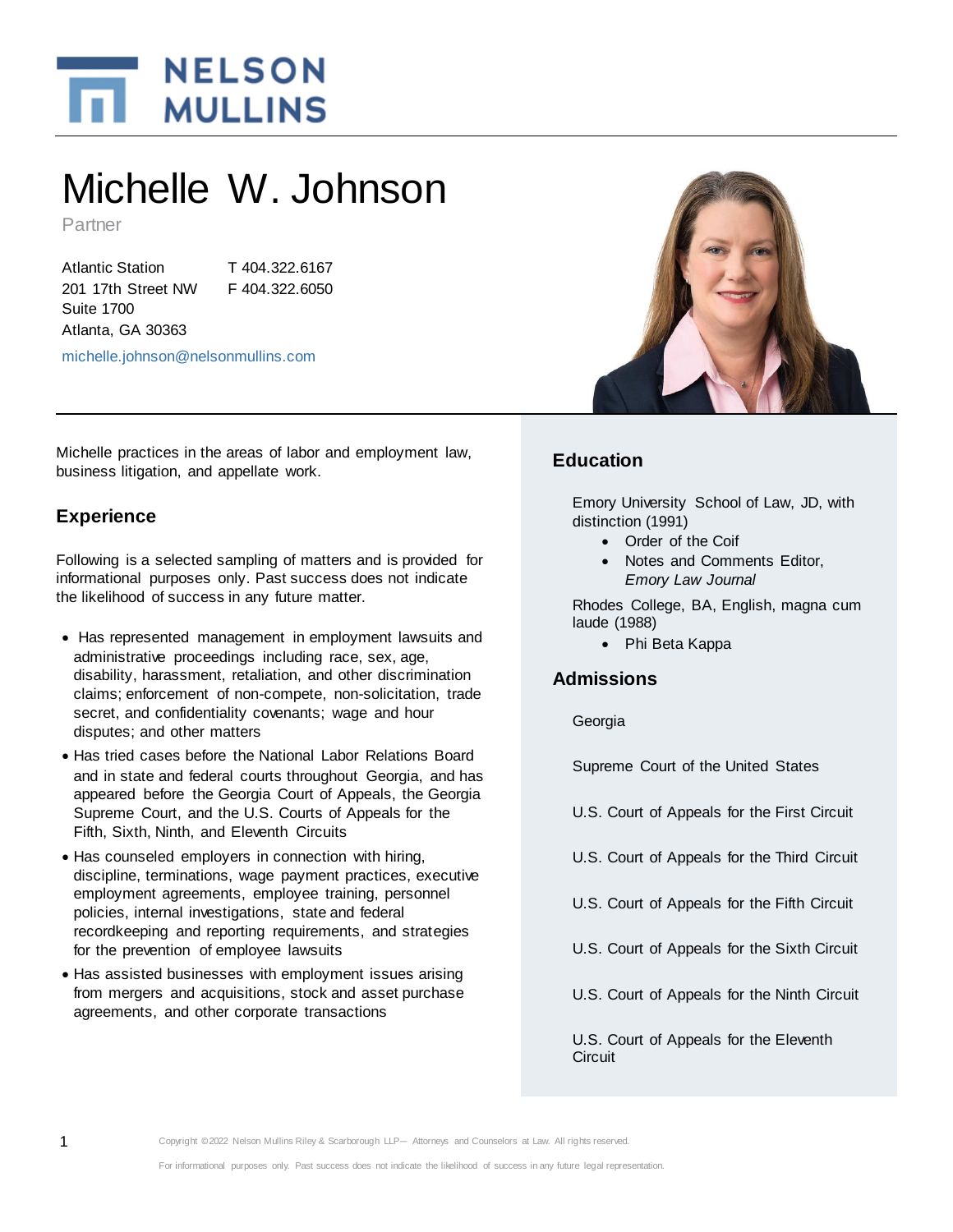

## **Recognitions**

The bar rules of some states require that the standards for an attorney's inclusion in certain public accolades or recognitions be provided. When such accolades or recognitions are listed, a hyperlink is provided that leads to a description of the respective selection methodology.

- [Euromoney Media Group Women in Business Law,](https://www.iflr.com/pdfsiflr/WiBL-Americas-Methodology-2021.pdf) Lawyer of the Year Finalist, Employment (2021)
- **[Benchmark Litigation](https://www.benchmarklitigation.com/general/research)**

o Litigation Star for the South (2019)

- o Labor and Employment Star (2020–2021)
- [Georgia Trend "Legal Elite"](http://www.georgiatrend.com/December-2016/Georgia-Trends-2016-Legal-Elite/) Labor and Employment (2016)
- Attorney of the Year, Pro Bono Partnership of Atlanta (2013)
- Claude M. Scarborough Pro Bono Award, Nelson Mullins (2012)
- $\bullet$  AV® Preeminent<sup>TM</sup> [peer review rating from the Martindale-](https://www.martindale.com/ratings-and-reviews/consumers/)[Hubbell® Peer Review Ratings®](https://www.martindale.com/ratings-and-reviews/consumers/) - selected as a Top Rated Lawyer in Appellate Law

# **Professional Activities**

- Fellow, College of Labor and Employment Lawyers
- Labor and Employment and Appellate Practice Sections, State Bar of Georgia
- Labor and Employment and Litigation Sections, American Bar Association
- Labor and Employment Law Section, Atlanta Bar Association
- American Employment Law Council
- National Retail Federation, Committee on Employment Law
- Federal Bar Association

#### **Leadership**

- Board Member, Georgia Coalition Against Domestic Violence (2012 - 2018)
- Board Member, Partnership Against Domestic Violence (2004 - 2011)
- Editorial Board, Georgia Bar Journal (1995 2003)

U.S. District Court for the Middle District of Georgia

U.S. District Court for the Northern District of Georgia

#### **Clerkships**

Law Clerk, The Honorable R. Lanier Anderson, III, U.S. Court of Appeals for the Eleventh Circuit (1991 - 1993)

# **Practice Areas**

[Appellate Practice & Legal Strategies](https://www.nelsonmullins.com/capabilities/appellate_practice_and_legal_strategies)

[Commercial Litigation & Business Torts](https://www.nelsonmullins.com/capabilities/commercial_litigation_and_business_torts)

[Arbitration & Dispute Resolution](https://www.nelsonmullins.com/capabilities/arbitration-and-dispute-resolution)

[Employment & Labor](https://www.nelsonmullins.com/capabilities/employment_and_labor)

[Class Action & Multi-Claim Litigation](https://www.nelsonmullins.com/capabilities/class-action-and-multi-claim-litigation)

[Trade Secrets & Employee Mobility](https://www.nelsonmullins.com/capabilities/trade_secrets_and_employee_mobility)

# **Industries**

[Banking & Financial Services](https://www.nelsonmullins.com/capabilities/banking_and_financial_services_industry)

[Consumer Products & Retail](https://www.nelsonmullins.com/capabilities/consumer_products_and_retail)

**[Education](https://www.nelsonmullins.com/capabilities/education_industry)** 

**[Healthcare](https://www.nelsonmullins.com/capabilities/healthcare_industry)** 

[Hospitality, Leisure & Travel](https://www.nelsonmullins.com/capabilities/hospitality_leisure_and_travel)

Human [Capital Management](https://www.nelsonmullins.com/capabilities/human_capital_management)

2 Copyright ©2022 Nelson Mullins Riley & Scarborough LLP— Attorneys and Counselors at Law. All rights reserved.

For informational purposes only. Past success does not indicate the likelihood of success in any future legal representation.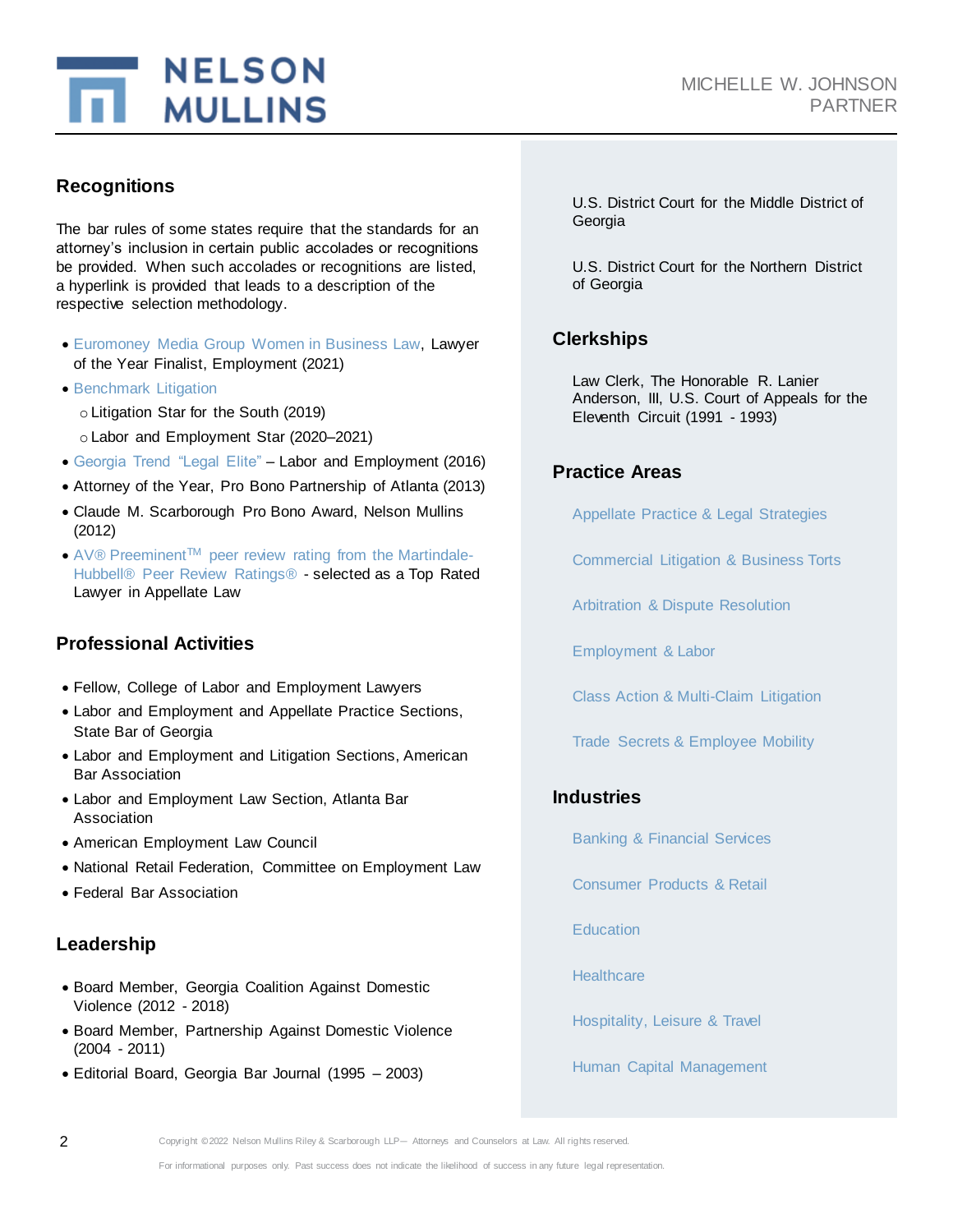

**[Manufacturing](https://www.nelsonmullins.com/capabilities/manufacturing)** 

[Pharmaceuticals & Medical Devices](https://www.nelsonmullins.com/capabilities/pharmaceuticals_and_medical_devices)

[Real Estate](https://www.nelsonmullins.com/capabilities/real_estate_industry)

#### **Articles & Speeches**

#### **Insights**

[The Nuts and Bolts of Updating Employee Handbooks for a Hybrid Workforce,](https://www.nelsonmullins.com/idea_exchange/insights/the-nuts-and-bolts-of-updating-employee-handbooks-for-a-hybrid-workforce) *HR.com* - Co-Author (March 10, 2022)

[When, Why and How to Update the Employee Handbook to Address COVID-19,](https://www.nelsonmullins.com/idea_exchange/insights/when-why-and-how-to-update-the-employee-handbook-to-address-covid-19) *HR News* - Co-Author (July 2020)

[Best Practices for Employee Handbooks: A checklist for HR professionals,](https://www.nelsonmullins.com/idea_exchange/insights/best-practices-for-employee-handbooks-a-checklist-for-hr-professionals) *HR Legal & Compliance* - Co-Author (April 29, 2020)

[Best Practices for Employee Handbooks: A checklist for 2020's annual updates](https://www.nelsonmullins.com/idea_exchange/insights/best-practices-for-employee-handbooks-a-checklist-for-2020-s-annual-updates) , *BenefitsPro* - Author (Feb. 14, 2020)

[Raising the Topic of Paid Parental Leave,](https://www.nelsonmullins.com/idea_exchange/insights/raising-the-topic-of-paid-parental-leave) *Workforce Magazine* - Author (March / April 2019)

[Companies Can Help Employees in Domestic Violence,](https://www.nelsonmullins.com/idea_exchange/insights/companies-can-help-employees-in-domestic-violence) *Daily Report* - Author (April 2, 2018)

[Nonprofit Staffing Strategies for New Overtime Regulations,](https://www.nelsonmullins.com/idea_exchange/insights/nonprofit_staffing_strategies_for_new_overtime_regulations) *Daily Report* - Author (April 11, 2016)

[Hiring the Right People While Respecting the Rights of Other Employers,](https://www.nelsonmullins.com/idea_exchange/insights/hiring_the_right_people_while_respecting_the_rights_of_other_employers) *InsideCounsel* - Author (November 24, 2015)

Mitigating the Risks of Using Independent Contractors, *Small Business Digest* (September 2013)

Analyzing Independent Contractor Classifications Under Various State and Federal Frameworks (November 2011)

Is Your Independent Contractor Really Your Employee?, *Labor and Employment Law Section of Atlanta Bar Association* (Spring 2010)

Meet GINA - New Non-Discrimination Rules for Employers, *July 2009 Newsletter* (July 2009)

Lies and Damned Lies: The Use of Statistics in Employment Discrimination Cases, *Defense Research Institute - Employment Law Committee* (Spring 2006)

Solving the Problem of Prenatal Substance Abuse: An Analysis of Punitive and Rehabilitative Approaches, *Emory Law Journal* (Fall1990)

#### **Events/Speaking Engagements**

[Am I Following the Law with Minor Employees and Volunteers?,](https://www.nelsonmullins.com/idea_exchange/events/am-i-following-the-law-with-minor-employees-and-volunteers) *Special Considerations for Your "Young"est Workers* - Co-Presenter (June 30, 2021)

Next Generation Manufacturing: The Journey Back to Work: Leading with Empathy, Transparency and Accountability Webinar - Speaker (May 14, 2020)

3 Copyright ©2022 Nelson Mullins Riley & Scarborough LLP— Attorneys and Counselors at Law. All rights reserved.